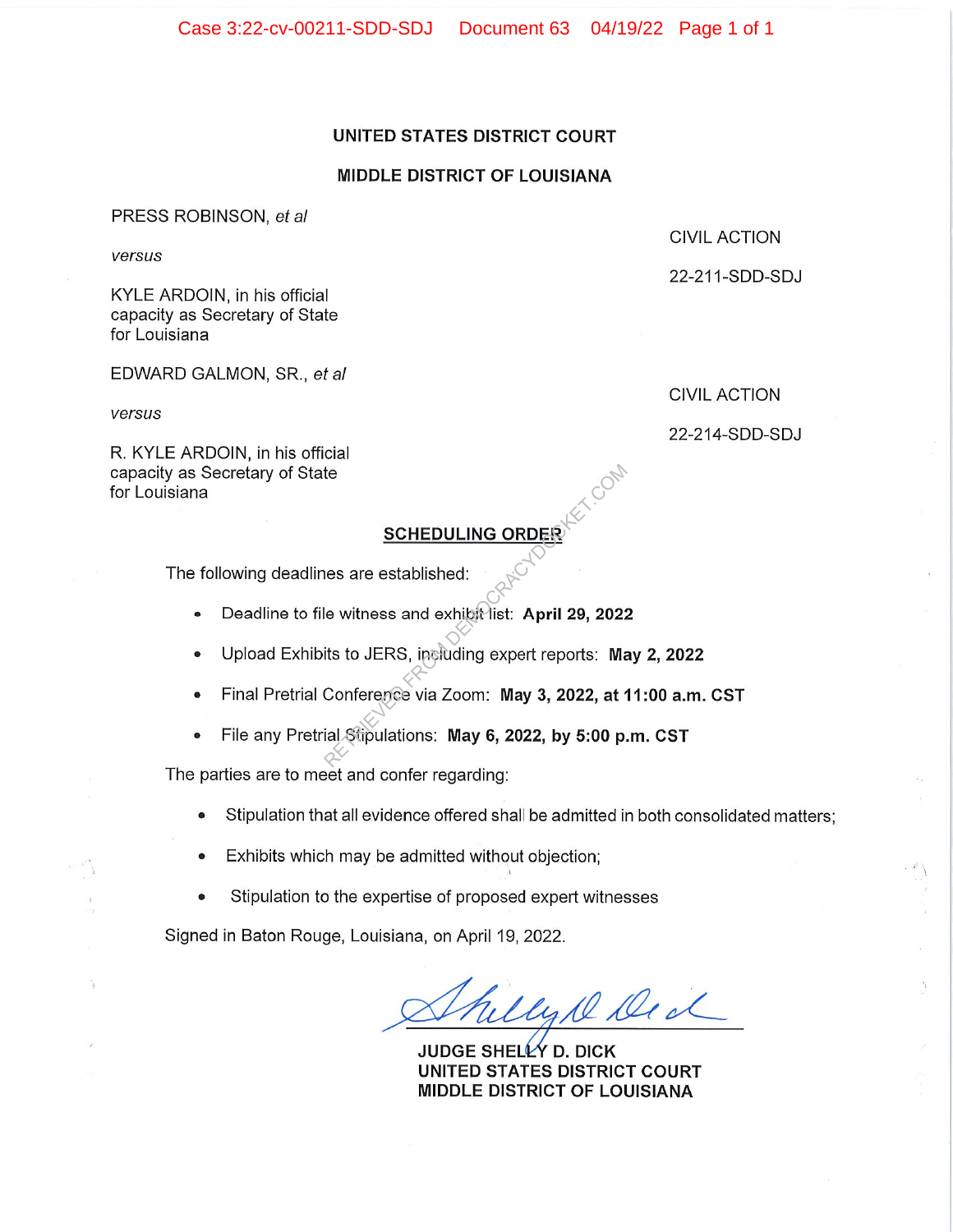# LAMD Using ZoomGov as a Participant



Please wait, the meeting host will let you in soon.

OPTION 1: **Join with Computer Audio** (for best audio quality use a headset) OPTION 2: **Join by Phone Call**